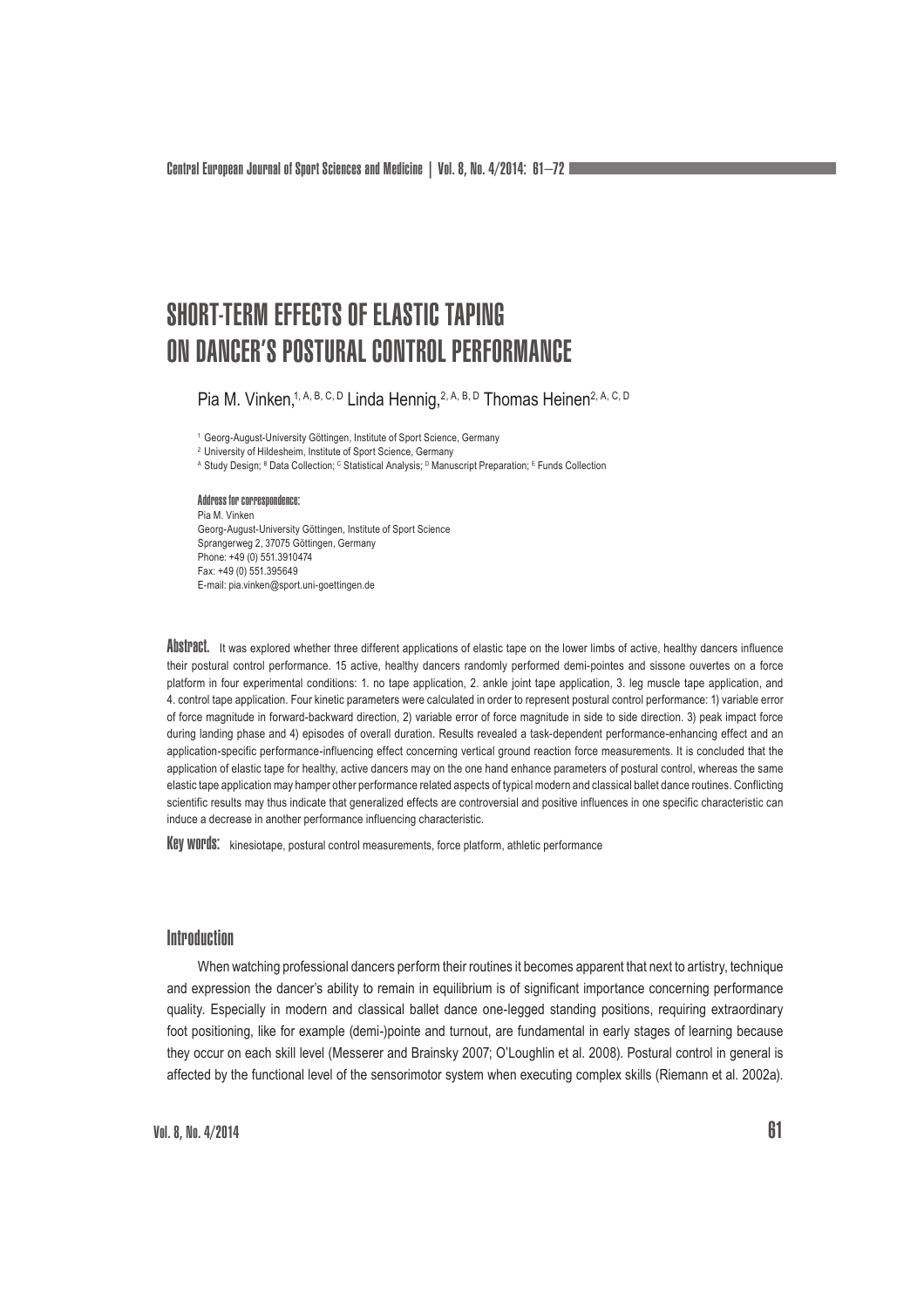The technical refinements of various modern and classical ballet dance routines require special demands on the dancer's sensorimotor system and thus challenge dancer's ability of postural control.

Stability, range of motion and muscle performance characteristics of the lower limb enable the dancer to perform to his/her potential or, in contrast, may hamper performance when being restricted due to harm or injury (O'Loughlin et al. 2008). O'Loughlin and colleagues (2008) therefore call for specific considerations like taping and strength training of the lower limb muscles, to prevent and/or treat typical dance specific harm or injuries of the lower limb, like for instance ankle instability and/or ankle sprains. Elastic tape straps applied on dancer's lower limbs may be able to meet these requirements. While the primary aim in using elastic tape straps is to support muscle functioning when injured, or in case of restricted functioning, these tape straps may also be used in terms of prevention, or even enhancement when muscle functioning is not restricted (Kumbrink 2012). Therefore, one could speculate that the application of elastic tape straps may have a positive influence on dancer's ability of postural control. The aim of this study was to explore the effects of elastic taping on healthy dancer's postural control performance.

Several conceptualizations for the cotton elastic tape straps are common in particular, and in sport science and related fields in general. These conceptualizations are kinesio tape(O'Sullivan and Bird 2011), kinaesthetic tape (Bassett et al. 2010), and elastic tape (Huang et al. 2011). There are also specific brand names, such as Kinesio® Tape, K-Tape®, Kintex™, or alike. The term elastic tape is used in this manuscript, referring to tape straps that can be stretched in longitudinal length up to 120–140% of their original length, and shorten after they were attached to the skin (Halseth et al. 2004).

In sport prevention and rehabilitation elastic taping is hypothesized to support function and performance in manifold areas like for instance dealing with pain, blood and lymph flow, sensory perception, as well as joint, muscle, and fascia functioning (Kase et al. 2003). However, a clinical relevance of elastic taping on pain reduction (shoulder and neck), scapular kinematics, muscle strength, electromyographic activity, or cervical range of motion, could not be demonstrated in a systematic review on the use and treatment efficacy of elastic taping. It was argued that the relevant studies failed to report significant effects, mainly due to insufficient methodological quality (Bassett et al. 2010). Williams and colleagues (2012) conducted a meta-analysis concerning the effectiveness of elastic taping in treatment and prevention of sport injuries, thus indicating that elastic taping could have a small, yet beneficial effect on muscle strength. However, Bicici and colleagues (2012) failed to affect functional performance in basketball players with chronic inversion ankle sprains when elastic tape was applied on player's ankles.

The current empirical results concerning performance related effects of elastic taping in healthy subjects are also conflicting. Positive effects of elastic taping applied on participant's lower limb were for instance found when measuring relative peak torque changes of the vastus medialis muscle via transdermal electromyography (Slupik et al. 2007), vertical ground reaction force during vertical jumping (Huang et al. 2011), height of flight when performing a vertical jump (Mostert-Wentzel et al. 2012), dynamic postural control (Nakajima and Baldridge 2013) and stiffness of the ankle (Fayson et al. 2013). Furthermore, no or even contradictory effects of elastic taping where found when measuring isokinetic muscle strength of the anterior and posterior thigh (Fu et al. 2008), isokinetic quadriceps femoris muscle strength, lower limb performance and subjective perception of strength (Vercelli et al. 2012), reproduction of ankle joint sense (Halseth et al. 2004), tensiomyographic response of vastus lateralis and medialis muscles, maximum power output, performance of counter movement jump and 10-m-sprint (de Hoyo et al. 2013) as well as during measurements of vertical and horizontal jumping performance (Nunes et al. 2013), dynamic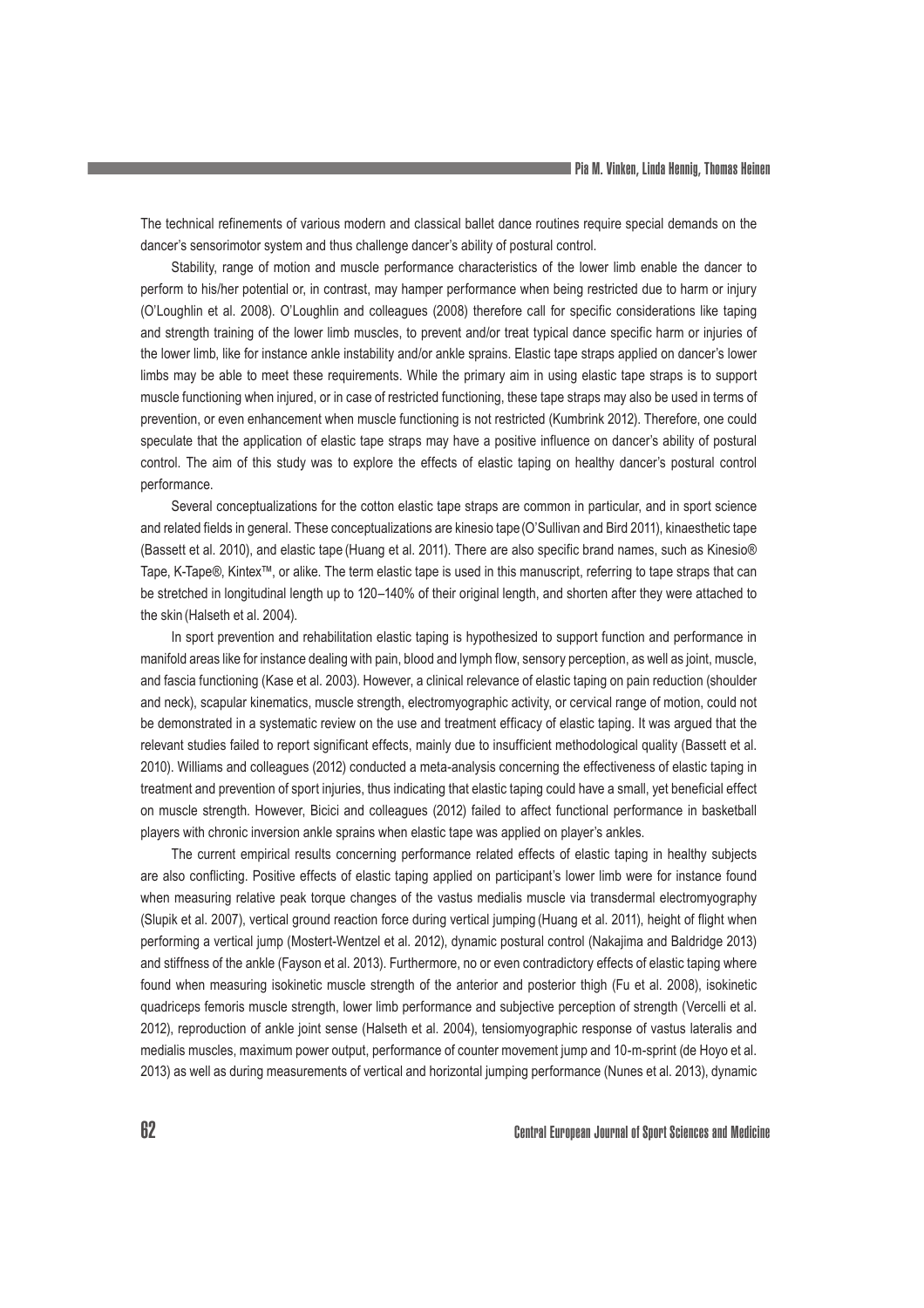balance (Hettle et al. 2013; Nakajima and Baldridge 2013; Nunes et al. 2013), and time to stabilisation after onelegged hops (Fayson et al. 2013).

Methodological differences between the studies just mentioned, such as differences in tape application procedures, recruited participants, measurement procedures, or empirical tasks might in part explain inconclusive evidence concerning performance related effects of elastic taping. Given that for instance elastic taping is likely to influence postural control (Fayson et al. 2013; Nakajima and Baldridge 2013) at least two questions arise: First, does the hypothesized effect of elastic taping depend on the kind of the postural control task, namely the demi-pointe and the sissone ouverte? Second, does the hypothesized effect of elastic taping depend on the tape application area and/or procedure? In order to address these questions, the aim of this study was to explore whether three different applications of elastic tape on the lower limb of active and healthy dancers (e.g., ankle joint tape application vs. leg muscle tape application vs. control tape application at sole of foot) may have a positive influence on their postural control performance in two different dance specific postural control tasks.

It was hypothesized that the elastic tape application on dancer's lower limb influences postural control performance. Additionally it was hypothesized that this effect may or may not depend on the postural control tasks, namely the demi-pointe and the sissone ouverte. The influence of a control tape application was explored. In this tape application condition elastic tape was applied without tension to the dancer's sole of foot, where it may or may not play a role concerning individually perceived sensitivity due to cavus foot positioning (O'Loughlin et al. 2008).

#### **Methods**

#### **Participants**

In expectation of a medium effect (Cohen's  $f \ge 0.25$ ) N = 15 dancers (n = 2 male dancers, age = 19 ±1 years;  $n = 13$  female dancers, age = 23  $\pm$ 5 years) were recruited to participate in this study (Cohen 1988). The dancers reported to practice about five hours per week in modern and/or classical ballet dancing with an average training experience of twelve years. It was decided to choose this level of expertise to assure that participants with an intermediate expertise level may have an appropriate scope to be affected by the elastic tape applications (Chi 2006). Neither of the participants reported to have any lower extremity injury, nor experience with the tape applications used in this study. Dancers were asked to perform two postural control tasks: one-legged demi-pointe standings and one-legged sissone ouverte landings in four conditions: 1. no tape application (baseline), 2. ankle joint tape application (AJTA), 3. leg muscle tape application (LMTA), and 4. control tape application (COTA). The dancers were informed about the general procedure of the study and gave their written consent prior to the study. They were, however, not informed about the hypothesised function of each tape application condition in each postural control task.

#### Measures

**Experimental Tasks.** In the first part of the study dancers were instructed to perform one-legged demi-pointe standings with the non-supporting leg in a sur le coup-de-pied position. In the second part of the study the dancers were instructed to perform sissone ouverte landings (cf. Figure 1). Both experimental tasks should be stabilized for three consecutive seconds in a turnout position each and were performed on a force platform with a sampling rate of 1000 Hz (TrueImpulse™, Northern Digital Inc., Canada). It was decided to use the two aforementioned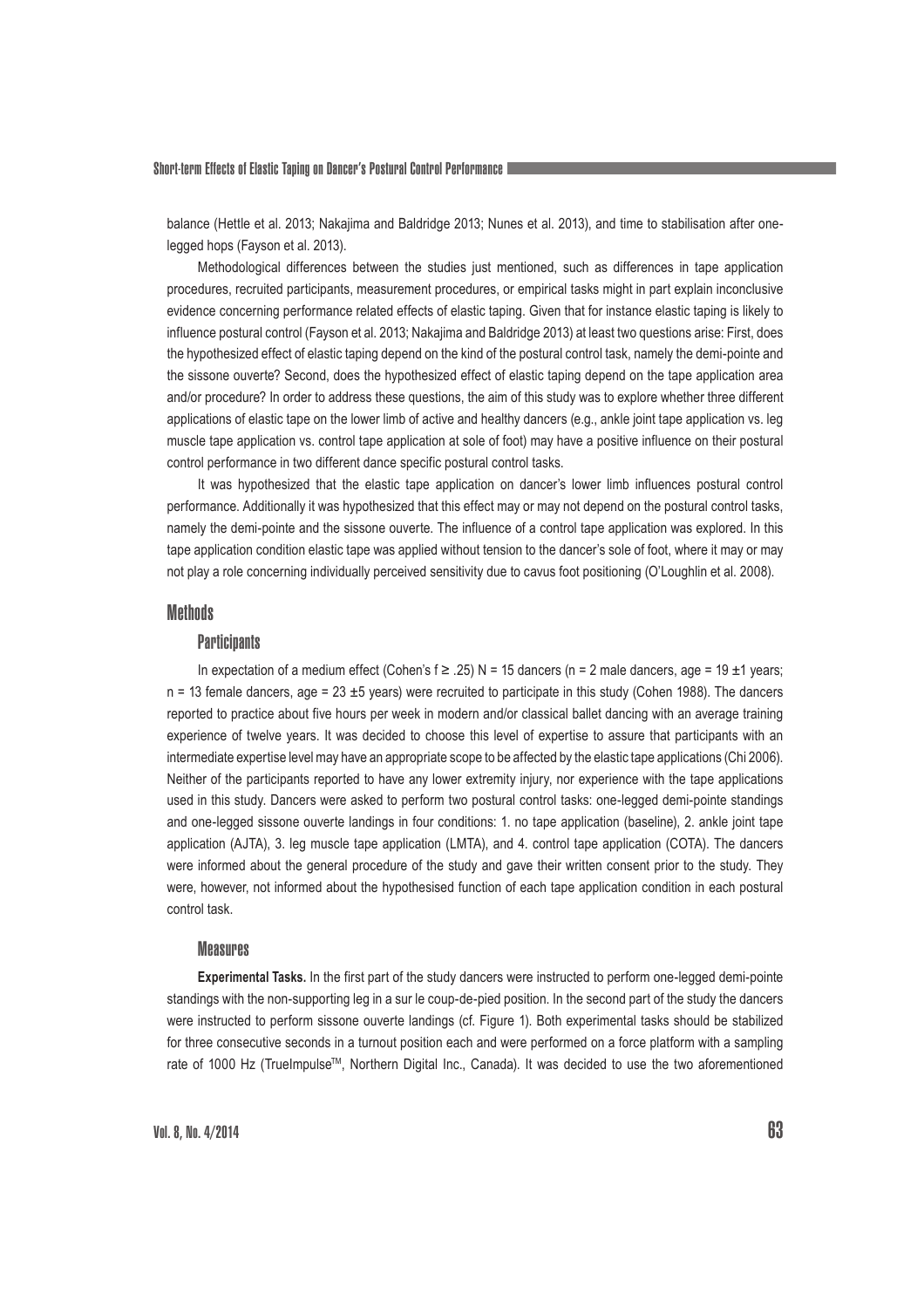experimental tasks, since they are fundamental in modern and/or classical ballet dance performances (Messerer and Briansky 2007). For instance, one-legged standing positions and/or pirouettes on the balls of the feet, stabilized for several seconds, occur in modern and/or classical ballet dance routines with or without the barre and represent the one-legged demi-pointe and thus the dancer's ability of standing postural control. Absorbing momentum from a prior movement and immediately stabilize for several seconds on one leg occurs when steps, jumps, leaps and/or pirouettes are slowed down, paused or ended and represent the sissone ouverte and thus the dancer's ability of landing postural control. Both experimental tasks require the dancer to remain in equilibrium, whereas the demi-pointe intends to be stabilized initially without any prior activity and the sissone ouverte intends to be stabilized reactively following a prior activity. In this manuscript the term standing postural control is referred to the experimental task demi-pointe, whereas the term landing postural control refers to the experimental task sissone ouverte (Riemann et al. 2002a; Messerer and Briansky 2007).



Figure 1. Experimental postural control tasks. Stick-figure sequence of the two experimental postural control tasks implemented in this study. Figure a) represents the demi-pointe standing postural control task: Starting from fifth position the dancer rose into the demi-pointe, releases his/her non-supporting leg into a sur le coup-de-pied to stabilize this position (thick outline) for three consecutive seconds. Figure b) represents the sissone ouverte landing postural control task: Starting from fifth position, the dancer jumped off from both legs to land in a one-legged demi-plié position with the non-supporting leg hold backwards in a layout position to stabilize this position (thick outline) for three consecutive seconds.

During both experimental tasks, dancers were instructed to hold their arms in an appropriate manner and in line with their typical positioning during modern and/or classical ballet dance routines. All participating dancers were allowed to perform both tasks with their preferred leg, whereas each dancer decided to use his/her right leg as supporting leg. When performing the demi-pointe standing postural control task, each dancer stood in fifth position on the force platform with the arms in preparatory position, rose into the both-legged demi-pointe with arms in first position and released his/her non-supporting leg to the dorsal part of his/her calcaneal leg (sur le coup-depied) to stabilize this turnout position for three consecutive seconds (cf. Figure 1a). When performing the sissone ouverte landing postural control task, the dancer stood in fifth position in front of the force platform, jumped off from both legs to land in a one-legged demi-plié position with the supporting leg on the force platform to stabilize this turnout position for three consecutive seconds. During the sissone ouverte the dancer moved his/her right arm from the preparatory position into the first position, whereas the left arm was moved from preparatory position into the second position. The non-supporting left leg was hold backwards in a layout position with a hip angle of approximately 200° (cf. Figure 1b).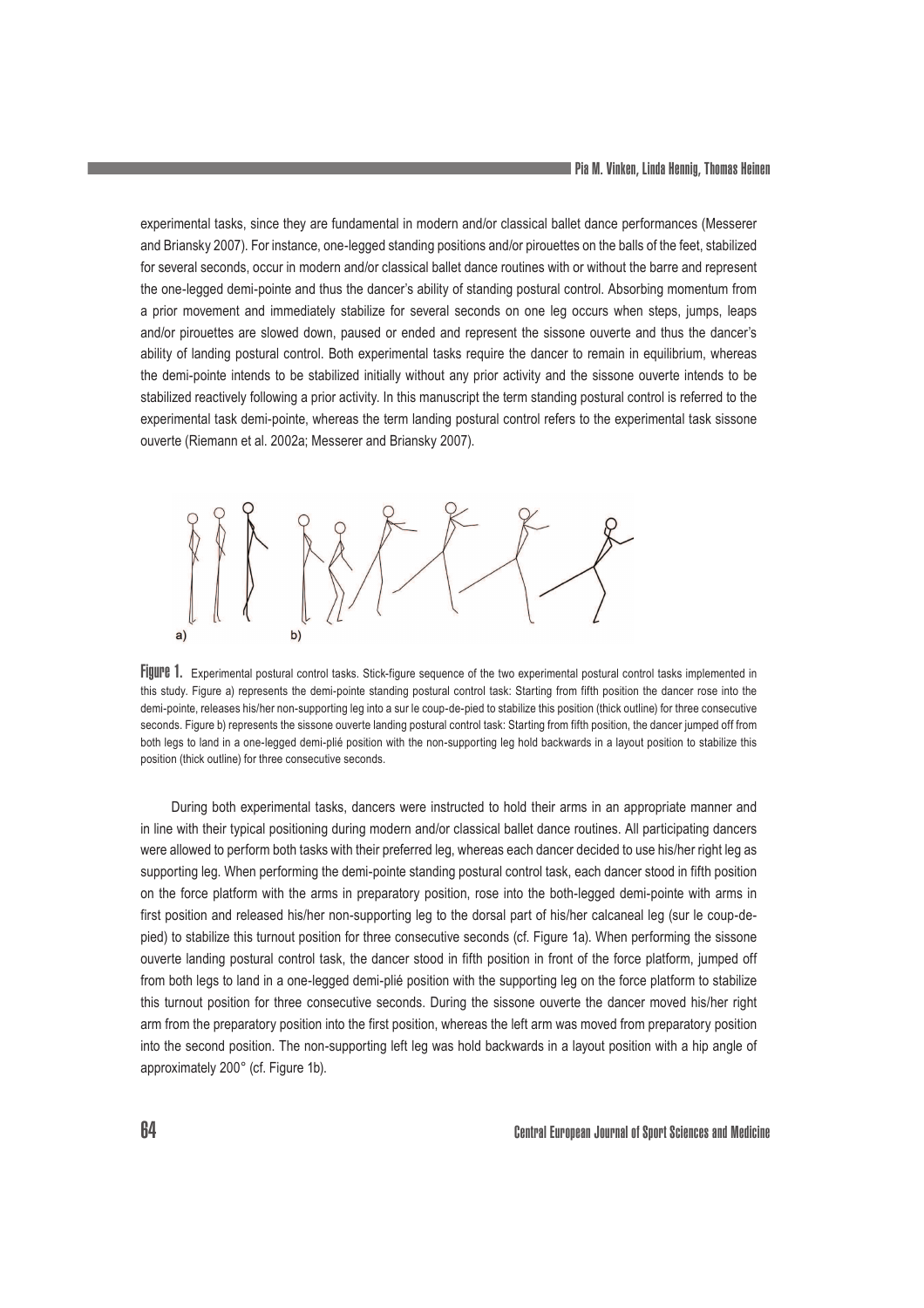Short-term Effects of Elastic Taping on Dancer's Postural Control Performance

Prior to each postural control task, the dancer was instructed to stabilize each position as accurate as possible. Additionally, in all tape application conditions, the dancer was instructed in such a way that all tape applications support postural control performance.

**Movement Analysis.** Ground reaction force measurements of all postural control performances were analysed using a force platform operating with a sampling rate of 1000 Hz (TrueImpulse™, Northern Digital Inc., Canada). Following the argumentation of previous studies (Riemann et al. 2002a; Winter 2009) and with the help of a trained biomechanist variable errors of force magnitude in 1) forward-backward direction and 2) side to side direction were calculated in order to represent dancer's regulation of standing and landing postural control performance. The kinematic parameter 3) peak impact force during landing phase was calculated based on dancer's body weight for the landing postural control task performances to represent vertical ground reaction force. Additionally in the landing postural control task the overall duration of three consecutive seconds was subdivided into three episodes of overall duration to represent dancer's ability to regulate postural control over time in 4) episodes.

Each participant was asked to perform four valid trials of each postural control task in each tape application condition and in the baseline condition. In order to get an estimation of dancer's standing and landing postural control performances, means and standard errors of force magnitude's variable errors of dancer's ground reaction forces were calculated. Thereby, horizontal ground reaction forces were calculated for both, static standing and landing postural control tasks, whereas vertical ground reaction forces were additionally calculated for the landing postural control task.

**Tape Application Procedures.** The elastic tape applied in this study was a black, 5 cm wide, elastic tape (K-Tape®, biviax GmbH, Germany). It was decided to use black tape throughout the whole study to avoid colour preferences.



Figure 2. Elastic tape applications. Elastic tape applications used in this study. a) shows the ankle joint tape application covering dancer's ankle joint by using two I-shaped tape straps. b) shows the leg muscle tape application at dancers lower limb by using one Y-shaped tape strap covering the triceps surae and one I-shaped tape strap covering the tibialis anterior. c) shows the control tape application at dancer's sole of foot by using an I-shaped tape strap.

In one tape application condition (AJTA) the ankle joint is taped using two I-shaped elastic tape straps. The first I-shaped elastic tape strap encloses the ankle joint from caudal to cranial, whereas the second I-strap encloses the ankle joint from dorsal to ventral (Bökelberger and Lehner 2012, cf. Figure 2a). It was decided to apply the elastic tape in such a way and with 50–75% of stretch, because this application and amount of stretch is thought to stabilize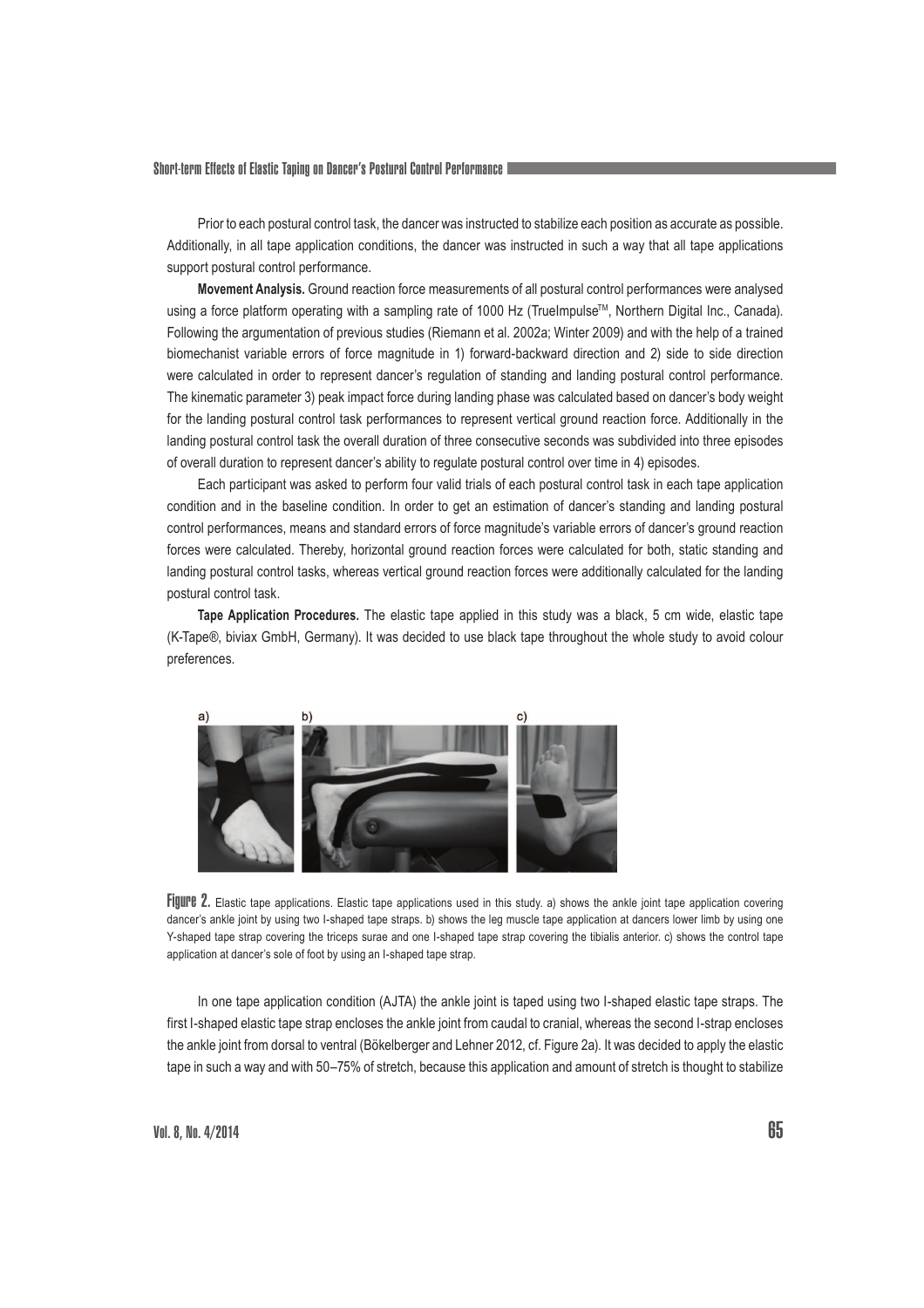and support the taped joint (Kase et al 2003; Kumbrink 2012). In another tape application condition (LMTA), the right triceps surae muscle was taped from origin to insertion (proximal to distal) using a Y-shaped elastic tape strap (Vercelli et al. 2012), whereas the right tibialis anterior muscle was taped from origin to insertion (proximal to distal) using an I-shaped elastic tape strap (Kumbrink 2012, cf. Figure 2b). It was decided to apply the elastic tape from origin to insertion and with 50–75% of stretch, because this direction and amount of stretch is thought to facilitate and activate the taped muscle (Kase et al. 2003; Kumbrink 2012). In an additional tape application condition (COTA) an I-shaped elastic tape strap was applied without additional stretch to the dancer's sole of foot, covering the narrowest area between the first and fifth metatarsal bone (cf. Figure 2c). This tape application condition should function as a control condition. A highly trained taping expert was asked to apply all elastic tapings.

#### **Procedure**

The study was conducted on two separate days. Depending on the experimental protocol, on the one day the dancer's experimental task was the standing postural control task (demi-pointe) and on the other day the dancer's experimental task was the landing postural control task (sissone ouverte). The order of the experimental tasks was randomly distributed to all participating dancers. Each of the two days consisted of the following four phases.

During the first phase the dancer arrived at the laboratory, was instructed about the general purpose of the study, and completed an informed consent form. Dancer's height and weight was measured and the dancer was given an individual ten-minute warm-up phase. Afterwards, a practice period up to ten minutes of the specific postural control task (demi-pointe standing or sissone ouverte landing depending on experimental protocol) was conducted to familiarize the dancer with the current experimental task. The second phase comprised a baseline condition in which the dancer performed four valid postural control task performances of the current experimental task (demi-pointe standings or sissone ouverte landings depending on the experimental protocol). The third phase consisted of a total of twelve postural control task performances. Each dancer was asked to perform blocks of four valid demi-pointe standings or sissone ouverte landings in the three tape application conditions. Ankle joint tape application condition (AJTA) and leg muscle tape application condition (LMTA) were randomly presented to each dancer in such a way, that one of two tape applications was presented first and the other one second. The control tape application condition (COTA) was always presented last. During each tape application condition, the right leg, the right ankle or the right sole of foot was taped and after a ten-minute time slot to ensure full adhesive strength of the tape application the dancer performed the actual postural control task performances (Vercelli et al. 2012). In the fourth phase a manipulation check was conducted indicating that none of the dancers detected a manipulation during task execution and/or study progress. Afterwards the dancer was debriefed and received a thank-you gift.

There was no time pressure during the study and each dancer was allowed to rest as needed. After a washout period of two weeks each dancer was undertaken the same four-phase procedure containing the second experimental task (sissone ouverte landing or demi-pointe standing depending on experimental protocol).

#### Data Analysis

A significant level of  $\alpha$  = 5% was defined for all results reported in this study. Separate univariate analyses of variance were calculated, taking the kinematic parameters 1) variable error of force magnitude in forwardbackward direction and 2) variable error of force magnitude in side to side direction as dependent variables. During the landing postural control task the kinematic parameter 3) peak impact force during landing phase and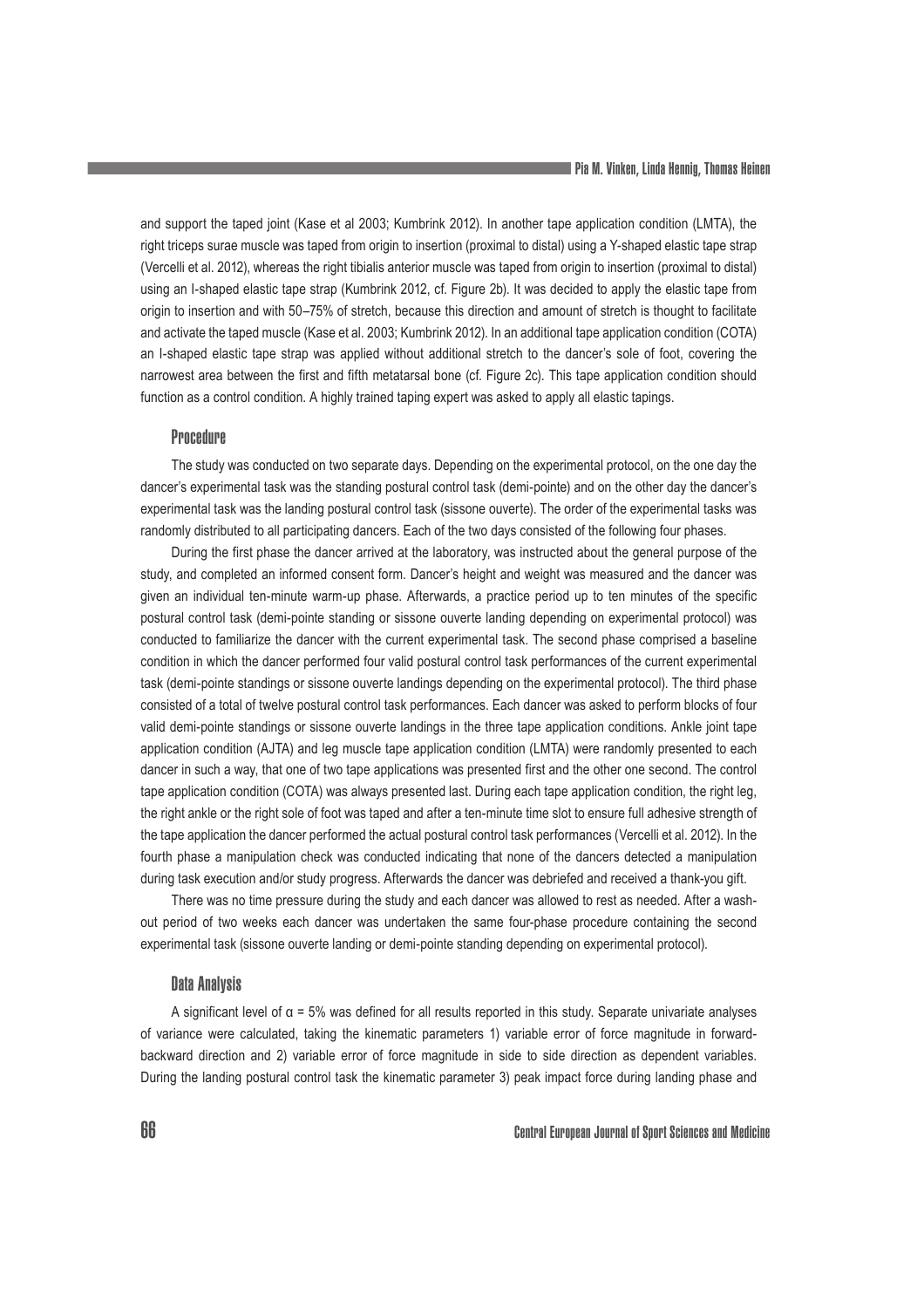the parameter 4) episodes were undertaken to the same analysis. Tape application condition (Baseline vs. AJTA vs. LMTA vs. COTA) was treated as a within-subjects factor. Cohen's f was calculated for all results reported. Post-hoc tests (Fisher LSD Test) were calculated for all significant results reported. The factor Trial (1 to 4) was controlled. Several analyses of variance were calculated beforehand to evaluate possible sequence effects of the factor Trial. In the standing postural control task F-values ranged between  $F(3, 56) = 0.834$  and  $F(3, 56) = 0.889$ , whereas p-values ranged from  $p = 0.481$  to  $p = 0.573$ . In the landing postural control task F-values ranged between  $F(3, 56)$  $= 0.031$  and F(3, 56) = 0.374, whereas p-values ranged from  $p = 0.772$  to  $p = 0.993$ .

#### **Results**

It was hypothesized that the elastic tape application on dancer's leg muscles, ankle joints and soles of the foot influences postural control performance. Additionally, it was hypothesised that this influence may or may not depend on the two postural control tasks, namely the demi-pointe and the sissone ouverte. The effect of a control tape application without additional tension on the dancer's sole of foot and its influence on postural control performance was explored.

### Demi-Pointe Standing Postural Control Task Performance

Figure 3 illustrates means and standard errors of dancer's variable error of force magnitude in forwardbackward and side to side direction when performing the demi-pointe standing postural control task. There was a significant main effect of tape application condition (Baseline vs. AJTA vs. LMTA vs. COTA) for variable error of force magnitude in the forward-backward direction,  $F(3, 177) = 2.693$ ,  $p = 0.048$ , Cohen's f = 0.214. Post-hoc analysis revealed that dancer's variable error of force magnitude in forward-backward direction was significantly lower compared to the baseline condition, when elastic tape was applied on dancer's ankle joints as well as on dancer's sole of foot. Concerning the variable error of force magnitude in side to side direction there was no significant effect F(3, 177) = 1.493, p = 0.218, Cohen's f = 0.159.



Figure 3. Demi-pointe standing postural control task. Means and standard errors of dancer's variable error of force magnitude in the two directions and the four tape application conditions when performing the demi-pointe standing postural control task (\* = significant difference at p < 0.05 according to Fisher LSD post-hoc analysis).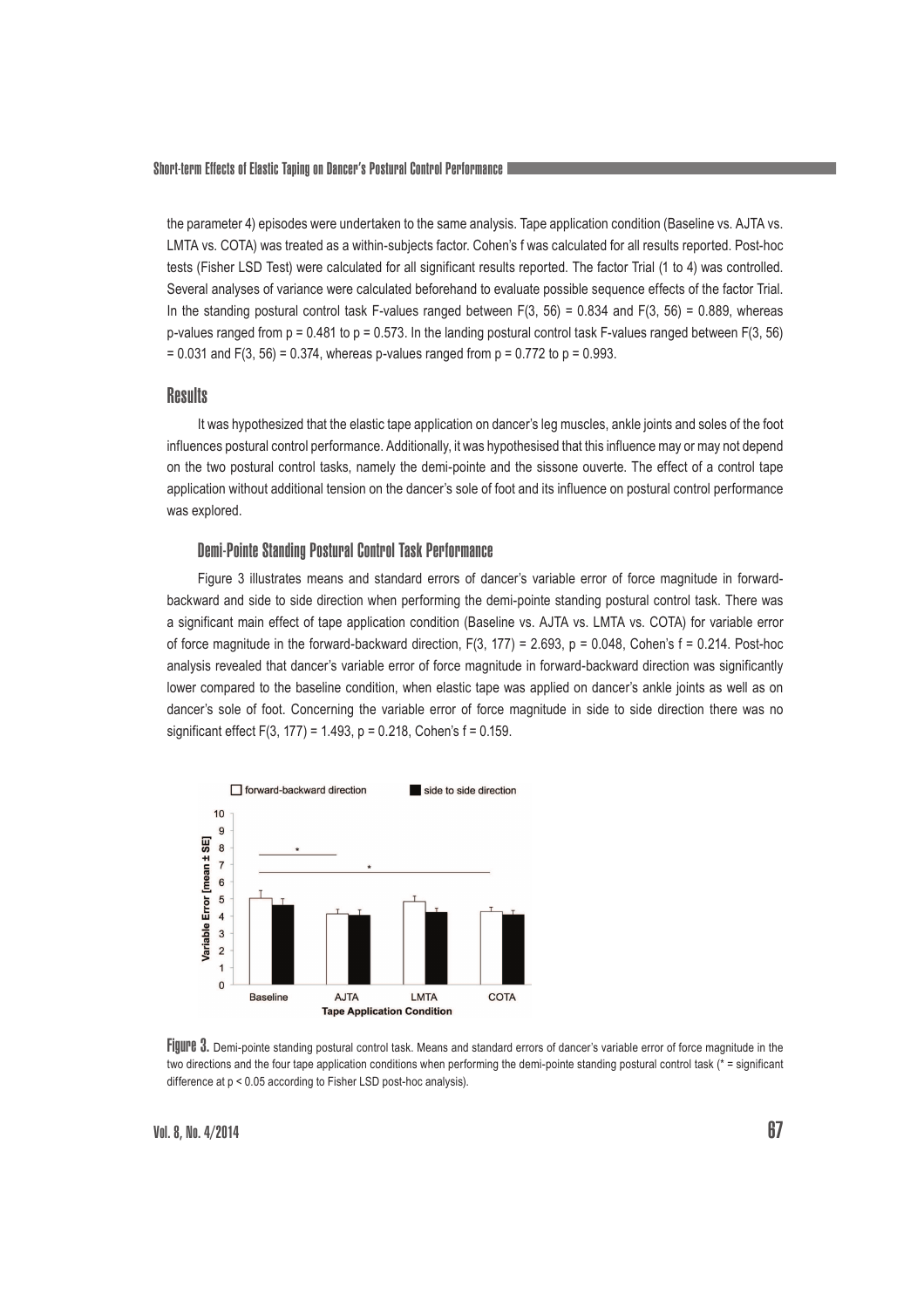#### Sissone Ouverte Landing Postural Control Task Performance

Figure 4 illustrates means and standard errors of dancer's variable error of force magnitude in forwardbackward and side to side direction when performing the sissone ouverte landing postural control task. None of the calculated effects became significant, thus indicating no differences in variable error of force magnitude between the tape application conditions for the landing postural control task.





Figure 5 represents means and standard errors of dancer's relative peak impact force during landing phase based on dancer's body weight. There was a significant main effect of tape application condition (Baseline vs. AJTA vs. LMTA vs. COTA) for peak impact force during landing phase,  $F(3, 177) = 14.384$ ,  $p < 0.010$ , Cohen's  $f = 0.494$ . Post-hoc test revealed the following differences: First, compared to the baseline condition, dancer's peak impact force during landing was significantly larger when elastic tape was applied on dancer's ankle joints, whereas peak impact force significantly decreased when elastic tape was applied on dancer's leg muscles and sole of foot. Second, in comparison to the ankle joint tape application condition, dancer's peak impact force during landing was significantly lower in the leg muscle tape application condition, as well as in the control tape application condition.

Concerning time-discrete parameters, dancers in the landing postural control task were able to decrease their overall variable error of force magnitude over the time period of three consecutive seconds in a negatively exponential way. During the second third of the landing postural control task, participant's decreased their overall variable error of force magnitude about approximately 50% compared to the first third of the landing postural control task (defined as 100%). In the last third of the landing postural control task the overall variable error of force magnitude decreased about approximately 15% compared to the second third. The decrease was not affected by the tape application conditions.

68 Central European Journal of Sport Sciences and Medicine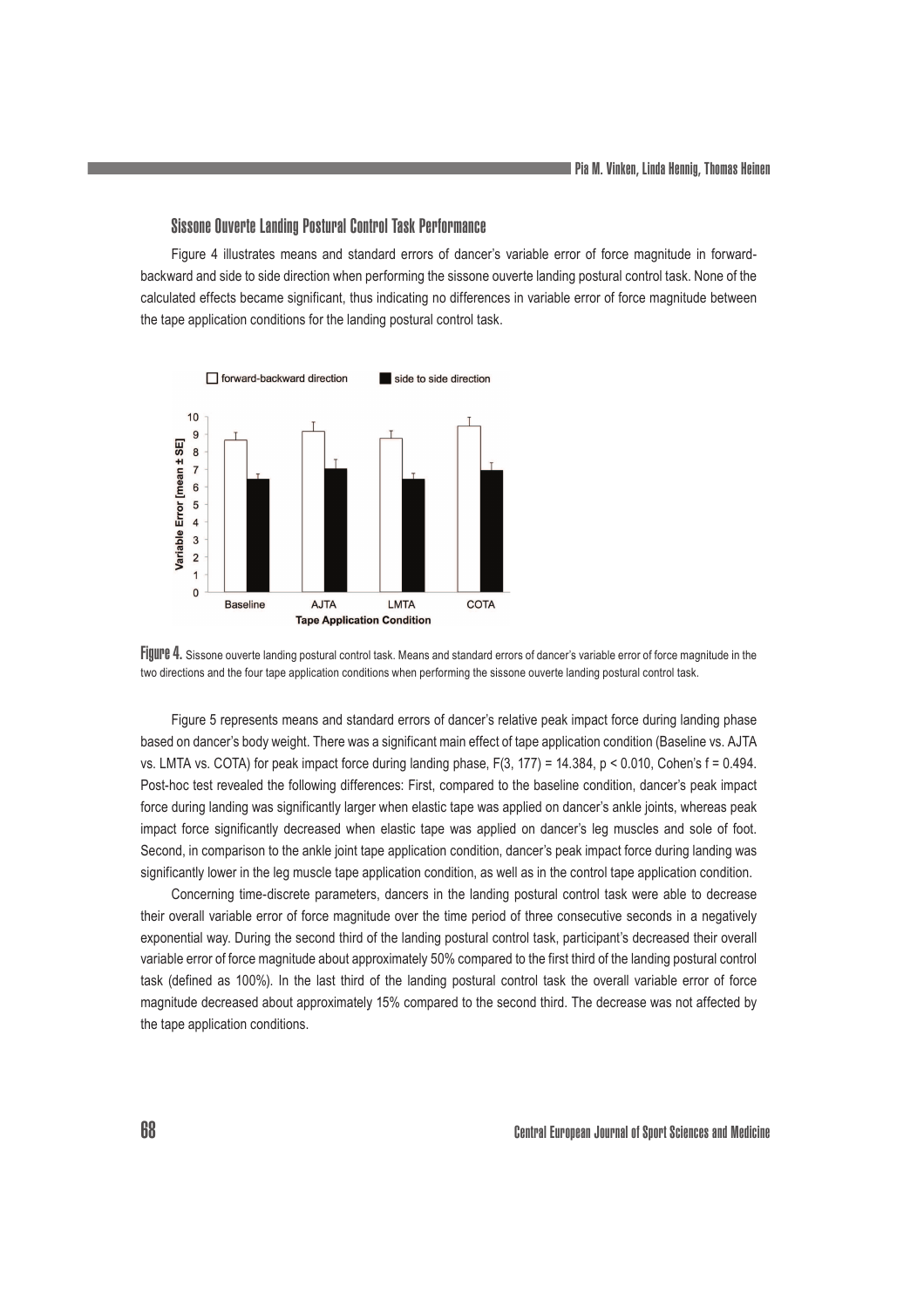

FIJULPE 5. Sissone ouverte landing postural control task. Means and standard errors of dancer's peak impact force during landing phase and the four tape application conditions when performing the sissone ouverte landing postural control task (\* = significant difference at p < 0.05 according to Fisher LSD post-hoc analysis).

# **Discussion**

The aim of this study was to explore whether three different applications of elastic tape on the lower limb of active and healthy dancers influence their postural control performance in two different dance specific postural control tasks. It was hypothesized that elastic tape application on dancer's lower limb influences postural control performance positively. Additionally, it was hypothesized that this effect may or may not depend on the postural control tasks, namely the demi-pointe and the sissone ouverte. The influence of a control tape application without additional tension applied on the dancer's sole of foot was explored. In all tape application conditions, the dancer was instructed in such a way that all tape applications support postural control performance.

Most surprising are the following two results of this study. First, results revealed a decrease in variable error of force magnitude in forward-backward direction in the demi-pointe standing postural control task, whereas no such effect became apparent in the sissone ouverte landing postural control task. Variable error of force magnitude in side to side direction was neither affected in the standing postural control task nor in the landing postural control task. During the demi-pointe standing postural control task dancer's feet were positioned in a turnout with the foot rotated approximately 45° laterally. So, a regulation of postural control via ankle inversion and eversion resulted in a horizontal force magnitude regulation in forward-backward direction. Additionally, a larger area of support in forward-backward direction may enable the dancer to improve postural control performance, whereas the regulation in side to side direction may be already at its potential due to the small area of support.

Second, results indicate that different tape application procedures affect vertical ground reaction force measurements and thus load parameters of the ankle joint differently. The ankle joint tape application increases the peak impact force during the landing phase, thus hampering load parameters of the ankle joint, whereas the leg muscle tape application and the control tape application decrease the peak impact force during the landing phase, thus supporting load parameters of the ankle joint. This result is in line with former studies applying non-elastic tape straps to the ankle joint (Riemann et al. 2002b; Yi et al. 2003) indicating that elastic and non-elastic tape both may affect ankle joint kinetics and kinematics. Following the philosophy of elastic taping and the argued implications of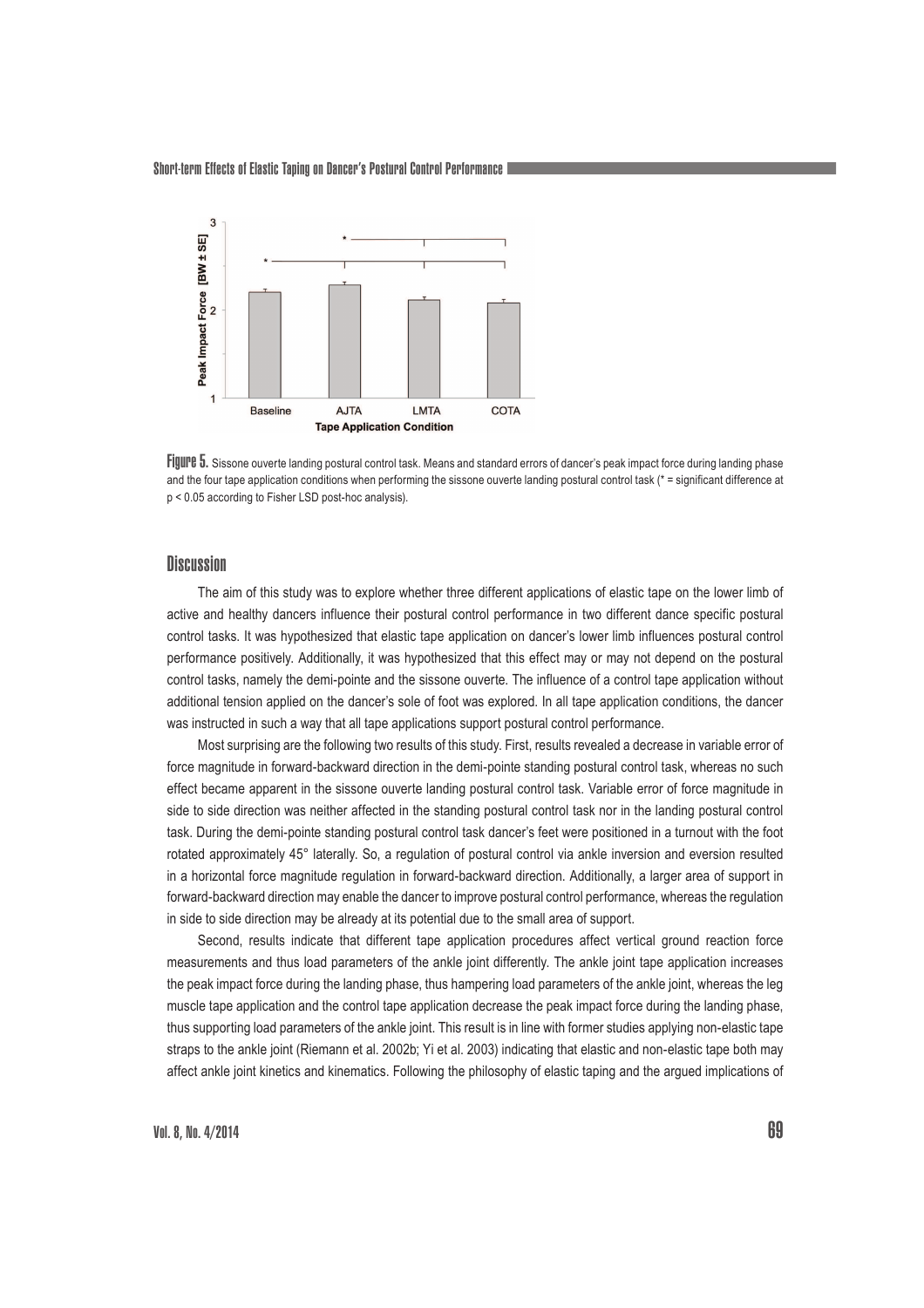the elastic tape applications used in this study, the ankle joint tape application condition is thought to stabilize the ankle joint, the leg muscle tape application is thought to support muscle functioning (Kase 2003; Kumbrink 2012; Vercelli et al. 2012). The control tape application without tension on a dance specific, sensitive area may or may not influence postural control performance. The results of this study reveal that first, the ankle joint tape application on the one hand supports dancer's ability to regulate postural control in the demi-pointe standing postural control task in forward-backward direction, but on the other hand hampers load parameters in the sissone ouverte landing postural control task. Second, the leg muscle tape application fails to effect the regulation of postural control in neither of the two experimental tasks, nor the two directions, but supports load parameters in the sissone ouverte landing postural control task. Third, the control tape application supports dancer's ability to regulate postural control in the demi-pointe standing postural control task in forward-backward direction and supports load parameters in the sissone ouverte landing postural control task.

The elastic tape application used in this study may have a facilitating effect on factors such as inter- and intramuscular coordination or even muscular co-contraction, as well as sensory input. However, these effects are yet speculative and open to further investigations.

There are several limitations of this study, and three specific aspects should be highlighted. First, it was decided to assess postural control performance by means of a force platform since former studies indicated a positive effect of elastic taping on postural control (Fayson et al. 2013; Nakajima and Baldridge 2013). However, the same postural control performance may result from different activation patterns of the leg muscles (Riemann et al. 2002b) thus masking the isolated effect of elastic taping on one particular area. Future studies should integrate more complex measurements in their designs like, for instance, electromyographic measurements or alike. Second, in this study it was decided to implement the ankle joint tape application and the leg muscle tape application separately instead of a combined ankle joint and lower leg muscle tape application as it was done in recent studies (Kase 2003; Halseth et al. 2004; Kumbrink 2012; Fayson et al. 2013; Hettle et al. 2013). As results indicate, the tape applications on different soft tissues and different lower limb areas affect postural control performance diversely. However, various straps of elastic tape occurring in one tape application procedure may mask and/or compensate each other's performance related effects. Therefore, future studies should further investigate the separate effects of each strap of the elastic tape application to determine if all straps are necessary to improve given effects (Fayson et al. 2013) and to control for possible masking effects when various straps of elastic tape are applied in one tape application procedure. Third, one could argue that the application of elastic tape may have different performance related effects in tasks where performance is related to object manipulation and/or control of sports equipment, thus requiring both coordinative, as well as conditional aspects of motor control. Exploring the effects of elastic taping on tasks with different demands and in light of the requirements of the sporting event in which athletes apply elastic taping should be taken into account for future studies.

## Conclusions

When applying elastic tape for performance enhancing purposes it should be taken into account that empirical evidence is still inconclusive. Whereas former studies failed to report conclusive performance-enhancing effects, the results of the present study revealed a task-dependent performance-enhancing effect and an applicationspecific performance-influencing effect concerning vertical ground reaction force measurements.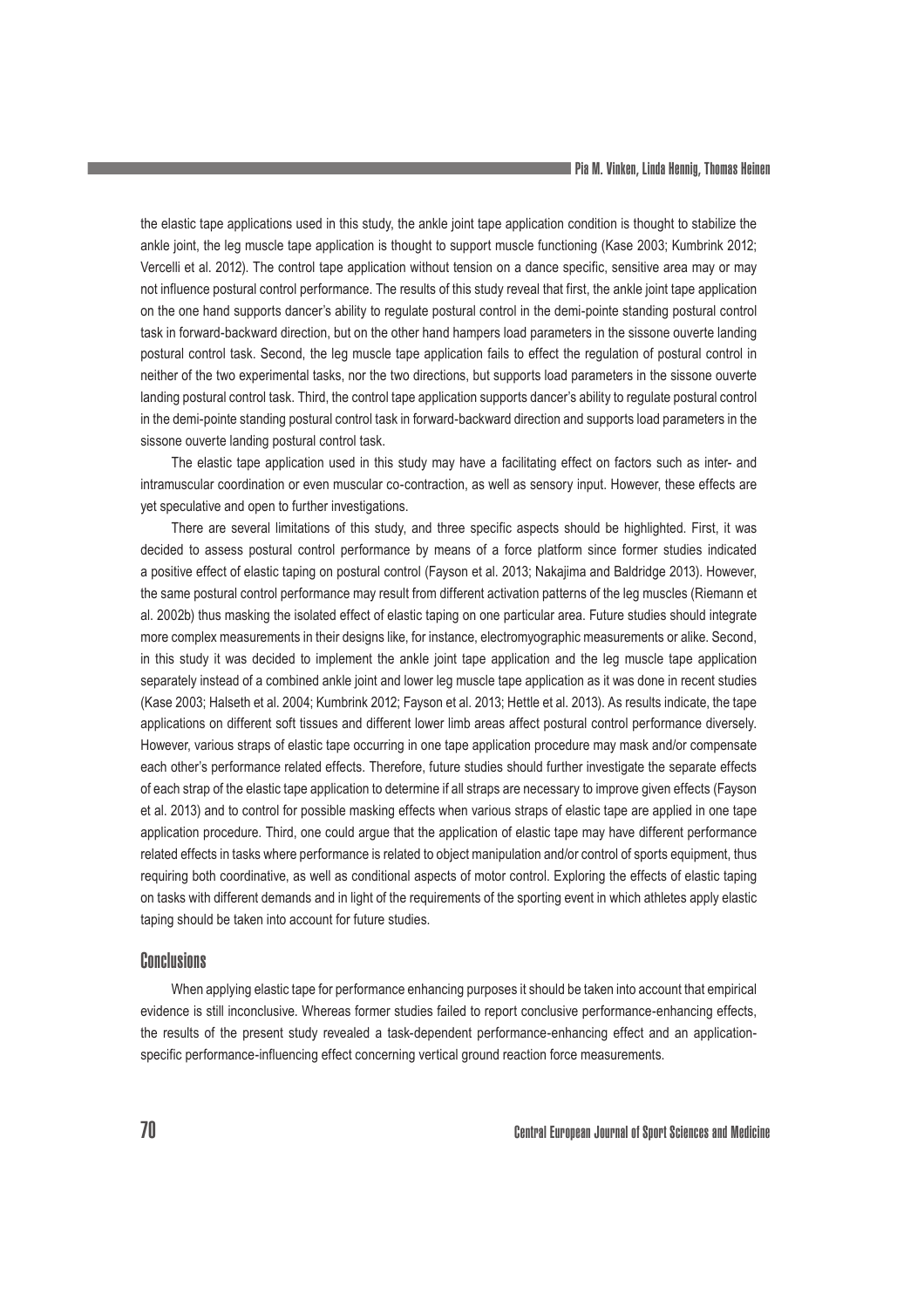Short-term Effects of Elastic Taping on Dancer's Postural Control Performance

It is concluded that the application of elastic tape for healthy, active dancers may on the one hand enhance parameters of postural control, whereas the same elastic tape application may hamper other performance related aspects of typical modern and/or classical ballet dance routines. Conflicting scientific results may thus indicate that generalized effects are controversial and positive influences in one specific characteristic can induce a decrease in another performance influencing characteristic. Although, athletes may use elastic tape for individual reasons such as comfort or even the belief in its clinical significance, it seems to be still of high interest to study potential effects in a standardized methodological approach and in light of the requirements of the sporting event.

#### **Acknowledgements**

We would like to thank all the participating dancers. Additionally, we thank the taping expert and the biomechanist for their assistance and helpful comments on the first draft of our manuscript.

#### References

- Bassett K.T., Lingman S.A., Ellis R.F. The use and treatment efficacy of kinaesthetic taping for musculoskeletal conditions: A systematic review. N Z J Physiother. 2010; 38: 56–62.
- Bicici S., Karatus N., Baltaci G. Effect of athletic taping and kinesiotaping on measurements of functional performance in basketball players with chronic inversion ankle sprains. IJSPT. 2012; 7 (2): 154–166.
- Bökelberger A., Lehner O. Kinesiologisches Taping Das Arbeitsbuch [Workbook kinaesthetic taping]. Hans Huber, Bern 2012.
- Chi M. Two approaches to the study of experts' characteristics. In: The Cambridge Handbook of Expertise and Expert Performance. Eds. K.A. Ericsson, N. Charness, R.R. Hoffmann, P.J. Feltovich. New York 2006: 21–30.
- Cohen J. Statistical power analysis for the behavioral science. Lawrence Erlbaum. Mahwah 1988.
- de Hoyo M., Álvarez-Mesa A., Sañudo B., Carrasco L., Domínguez S. Immediate effect of kinesio taping on muscle response in young elite soccer players. J Sport Rehabil. 2013; 22: 53–58.
- Fayson S.D., Needle A.R., Kaminski T.W. The effects of ankle kinesio taping on ankle stiffness and dynamic balance. Res Sports Med. 2013; 21: 204–216.
- Fu T.-C., Wong A.M.K., Pei Y.-C., Wu K.P., Chou S.-W., Lin Y.-C. Effects of kinesio taping on muscle strength in athletes A pilot study. J Sci Med Sport. 2008; 11: 198–201.
- Halseth T., McChesney J., DeBelsio M., Vaughn R., Lien J. Effects of kinesio taping on proprioception at the ankle. J Sports Sci Med.  $2004:3:1-7$
- Hettle D., Linton L., Baker J.S., Donoghue O. The effect of kinesiotaping on functional performance in chronic ankle instability Preliminary Study. Clin Res Foot Ankle. 2013; 1 (1): 1–5.
- Huang C.-Y., Hsieh T.-H., Lu S.-C., Su F.-C. Effect of kinesio tape to muscle activity and vertical jump performance in healthy inactive people. Biomed Eng Onl. 2011; 10: 1–11.
- Kase K., Wallis J., Kase T. Clinical therapeutic applications of the kinesio taping method. Kinesio Taping Association, Tokyo 2003.
- Kumbrink B. K Taping: An illustrated guide. Springer, Heidelberg 2012.
- Messerer A., Briansky O. Classes in classical ballet. Limelight. New York 2007.
- Mostert-Wentzel K., Swart J.J., Masenyetse L.J., Sihlali B.H., Cilliers R., Clarke L., Maritz J., Prinsloo E.-M., Steenkamp L. Effect of kinesio taping on explosive muscle power of gluteus maximus of male athletes. SAJSM. 2012; 24: 75–80.
- Nakajima M.A., Baldridge C. The effect of kinesio tape in vertical jumo and dynamic postural control. IJSPT. 2013; 8 (4): 393–406.
- Nunes G.S., de Noronha M., Cunha H.S., Ruschel C., Borges N.G. Effect of kinesio taping on jumping and balance in athletes: A crossover randomized controlled trial. J Strength Cond Res. 2013; 27: 3183–3189.
- O'Loughlin P.F., Hodgkins C.W., Kennedy J.G. Ankle sprains and instability in dancers. Clin Sports Med. 2008; 27: 247–262.

O'Sullivan D., Bird S.P. Utilization of kinesio taping for fascia unloading. IJATT. 2011; 16: 21–27.

Riemann B.L., Myers J.B., Lephart S.M. Sensorimotor system measurement techniques. J Athl Training. 2002a; 37 (1): 85–98.